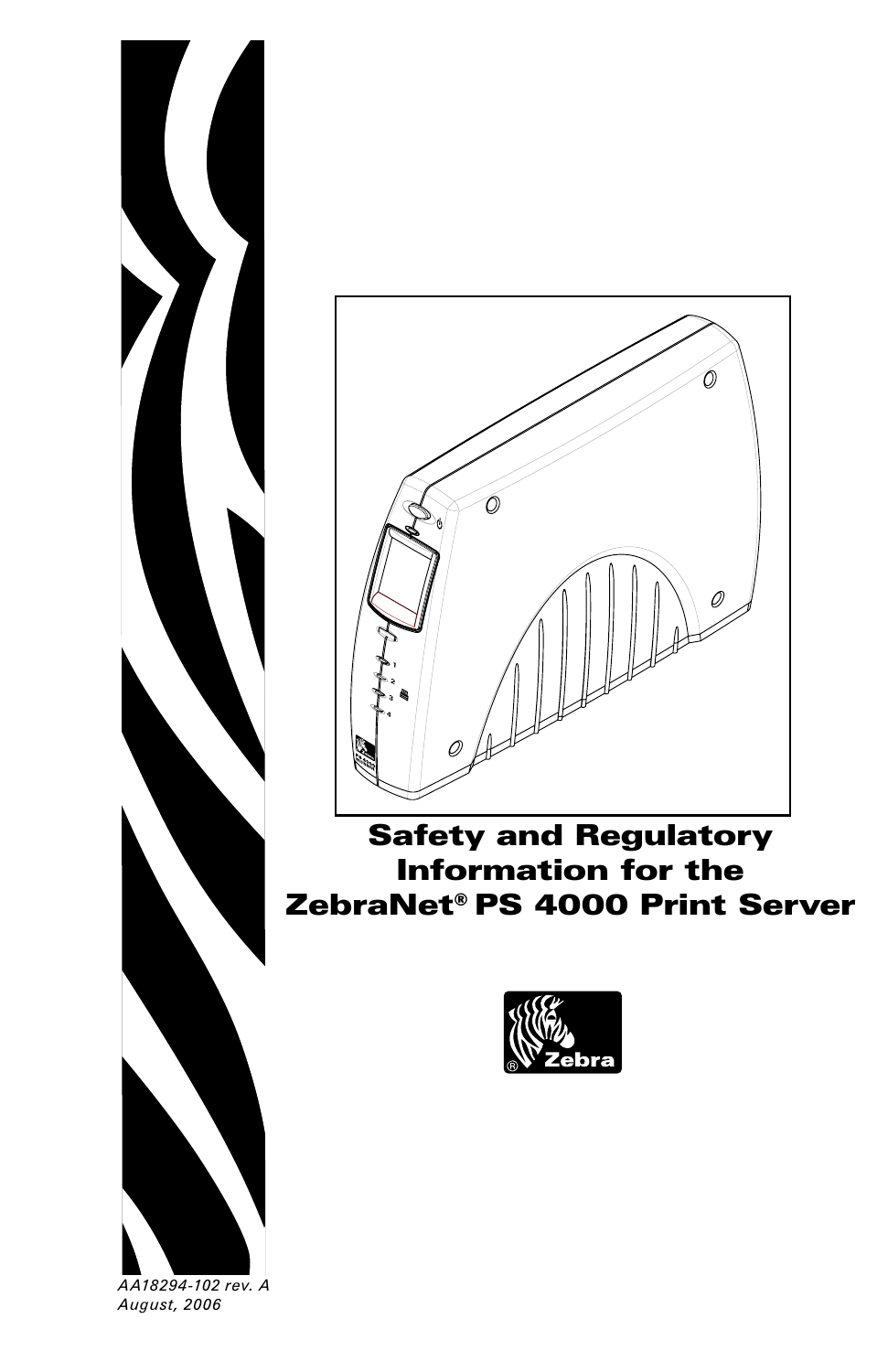## Important Safety and Regulatory Information for the PS 4000 Print Server



*Keep this Guide readily accessible. It contains important safety information.*

# Power Supply Safety

## *Caution • Use the Correct Zebra Power Supply*

 *Do not use the PS 4000 Print Server with any power supply other than the one supplied with the product, or with the Zebra Technologies Model LA-24 Battery Pack and its charger power supply. If you are using the LA-24 Battery Pack to run the server, follow the safety and usage guide provided with the Battery Pack.*

 *Use of any power supply not approved specifically by Zebra for use with the PS 4000 Print Server could cause damage to the server and will void the warranty.*

## *Caution • Ensure Correct A.C. Compatibility*

- *Ensure that the PS 4000 Power Supply is configured with the correct A.C. mains adapter for the intended country of use that or the LA-24 Charger Power Supply is supplied with the proper A.C. power cord for the intended country of use .*
- *Either Power Supply must be plugged into a properly grounded A.C. outlet.*

## *Important • Charger Power Supply Location*

- *Use care in locating the Power Supply. Never locate the power supply near any source of combustible material. Do not place it in locations where liquids or metallic objects may be dropped into the Power Supply.*
- *Ensure the Power Supply has adequate ventilation.*

## *Important • Indoor Use Only*

 *The Power Supply shipped with the PS 4000 Print Server is intended for indoor use only.*

### *Important • Power Supply Maintenance*

- *Clean only with a dry or slightly damp, lint free cloth.*
- *Never operate a Power Supply that has been damaged in any way.*
- *Do not disassemble the Power Supply. There are no user serviceable components inside.*

## Print Server Safety



### *Caution • Secure the Print Server Properly*

- *Use the mounting bracket supplied with the Print Server to secure it in place.*
- *Locate the server where its installation will not interfere with normal movement of personnel.*
- *Ensure that all cabling connecting the Print Server and the power supply are properly secured so that they will not present a hazard to personnel movement.*
- *Do not disassemble the Print Server. There are no user serviceable components inside..*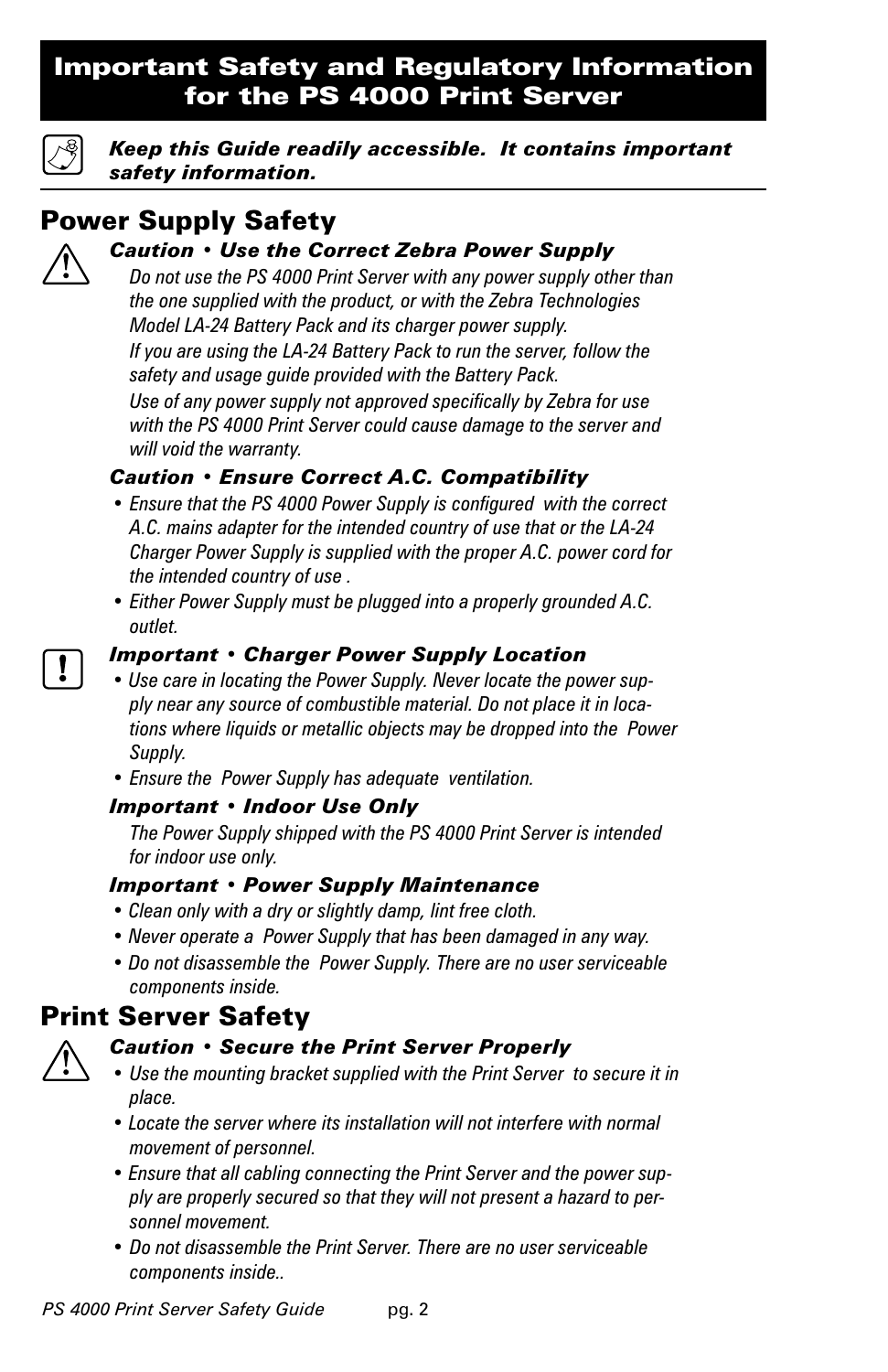

#### *Important • Indoor Use Only*

 *The PS 4000 Print Server is intended for indoor use only.*

#### *Important • Use Only With Zebra Printers*

 *The PS 4000 Print Server is intended for use only with Zebra printers. Use of this server with printers not specified by Zebra may result in unreliable performance. Zebra will not provide technical support for this product with use with third party printers.*

### *Important • Use Only Zebra Cables*

 *If using the server in conjuntion with the LA-24 Battery Pack, only use the cables specified by Zebra to connect this battery pack to the server and to supply power to any printers or ancillary equipment. Failure to do so will void the warranty and could cause damage to any equipment so connected.*

## Radio Regulatory Information

#### *PS 4000 Using the 802.11g Radio*



 *The following section only applies when the 802.11g radio (with FCC ID: I28MD-ZLAN11G) is installed in a PS 4000 Print Server. The antenna used for this transmitter must not be co-located or must not operate in conjunction with any other antenna.*



*Caution • The PS4000 print server contains a Radio Frequency transmitter. To ensure compliance with the FCC's rules for Radio Frequency Exposure a minimum separation distance of 8 inches (20 cm) must be maintained between this device and all persons during device operations. If this minimum distance cannot be maintained then exposure to RF levels that exceed the FCC's limits may result..*

#### **European Regulatory Information for this Radio**

| <b>AT</b> | <b>BE</b> | СY        | <b>CZ</b> | DK        |
|-----------|-----------|-----------|-----------|-----------|
| EE.       | FI        |           | DE        | <b>GR</b> |
| HU        | IE        | IΤ        | LV        | LT        |
| LU        | МT        | <b>NL</b> | PL        | PТ        |
| <b>SK</b> | SI        | ES        | <b>SE</b> | <b>GB</b> |

Note: -Member states in the EU with restrictive use for this device are crossed out! This device is also authorized for use in all EFTA member states (**CH, IS, LI, NO**)



#### **Europe – EU Declaration of Conformity**

This device complies with the essential requirements of the R&TTE Directive 1999/5/ EC. The following test methods have been applied in order to prove presumption of compliance with the R&TTE Directive 1999/5/EC:

- EN55022:1998
- European Emissions Standard
- EN 60950: 2000